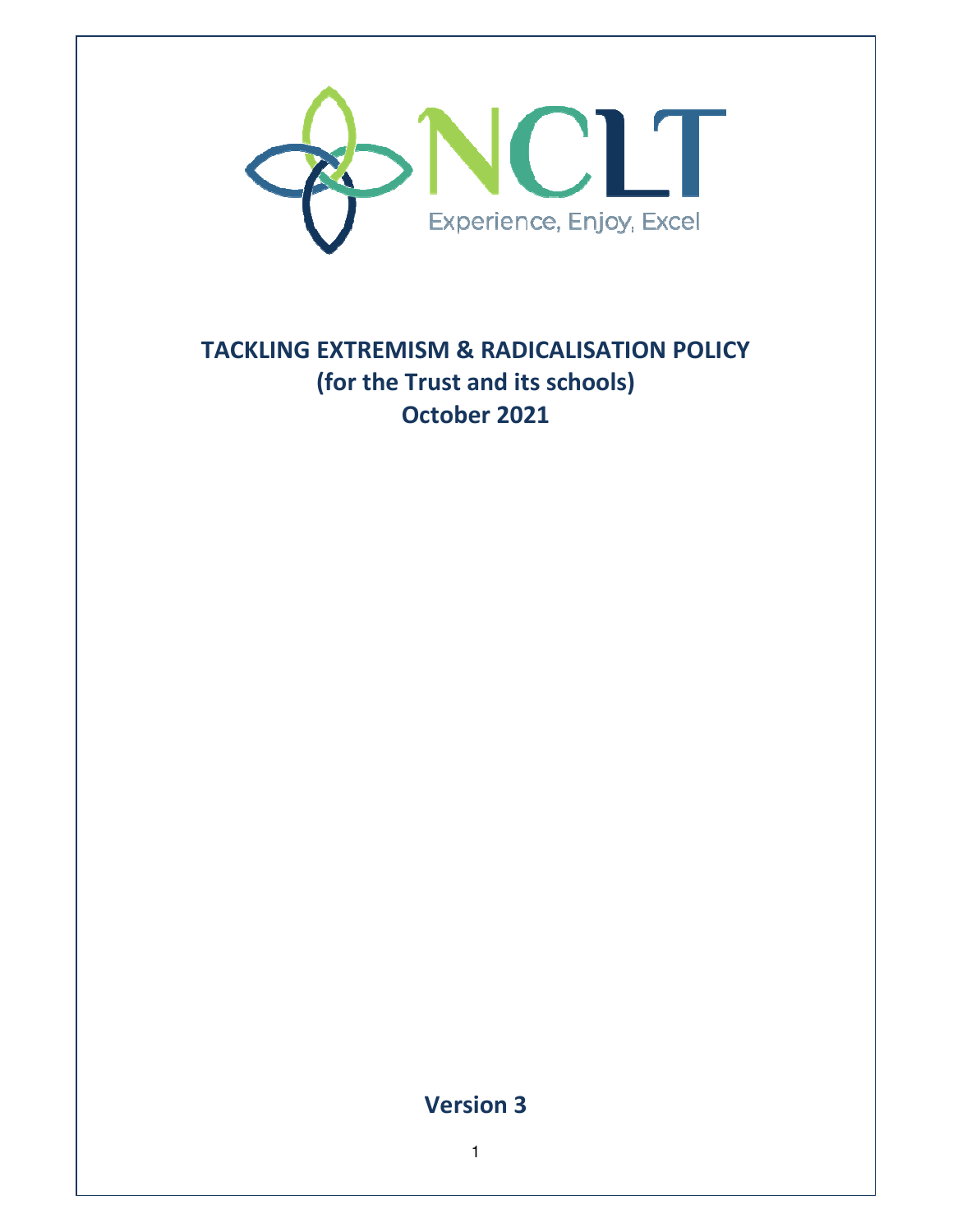## **1.BACKGROUND**

This policy is in response to the Prevent strategy which aims to counteract extremism and radicalisation.

1.1 Schools can help to protect children from extremist and violent views in the same ways that they help to safeguard children from drugs, gang violence or alcohol. Schools' work on Prevent needs to be seen in this context. The purpose must be to protect children from harm and to ensure that they are taught in a way that is consistent with the law and our values.

The Government defines extremism as: "vocal or active opposition to fundamental British values, including democracy, the rule of law, individual liberty and mutual respect and tolerance of other faiths and beliefs".

1.2 To help counteract extremism, all schools are required by law to teach a broad and balanced curriculum which promotes the spiritual, moral and cultural development of pupils and prepares them for the opportunities, responsibilities and experiences of life in Britain – that includes knowledge and understanding of what have been described as 'British' values, namely: democracy, the rule of law, individual liberty and mutual respect, and tolerance of those with different faiths and beliefs.

## **2. POLICY STATEMENT**

North Cornwall Learning Trust is fully committed to safeguarding and promoting the welfare of all its pupils. Every member of staff recognises that safeguarding against radicalisation and extremism is no different to safeguarding against any other vulnerability in today's society*.* The Tackling Extremism and Radicalisation Policy sets out our beliefs, strategies and procedures to protect vulnerable individuals from being radicalised or exposed to extremist views, by identifying who they are and promptly providing them with support.

#### **3. LINKS TO OTHER POLICIES**

The school Tackling Extremism and Radicalisation Policy links to the following school policies:

- Child Protection and Safeguarding
- Equality Policy
- Anti-bullying Policy
- Behaviour Management Policy
- E-Safety Policy

The following national guidelines should also be read when working with this policy;

- PREVENT Strategy HM Government 2015
- Keeping Children Safe in Education DfE 2019
- Working Together to Safeguard Children HM Government 2015, updated February 2017.

#### **4. AIMS AND PRINCIPLES**

**4.1** The school Tackling Extremism and Radicalisation Policy is intended to provide a framework for dealing with issues relating to vulnerability, radicalisation and exposure to extreme views. We recognise that we are well placed to be able to identify safeguarding issues and this policy clearly sets out how the school will deal with such incidents and identifies how the curriculum and ethos underpins our actions.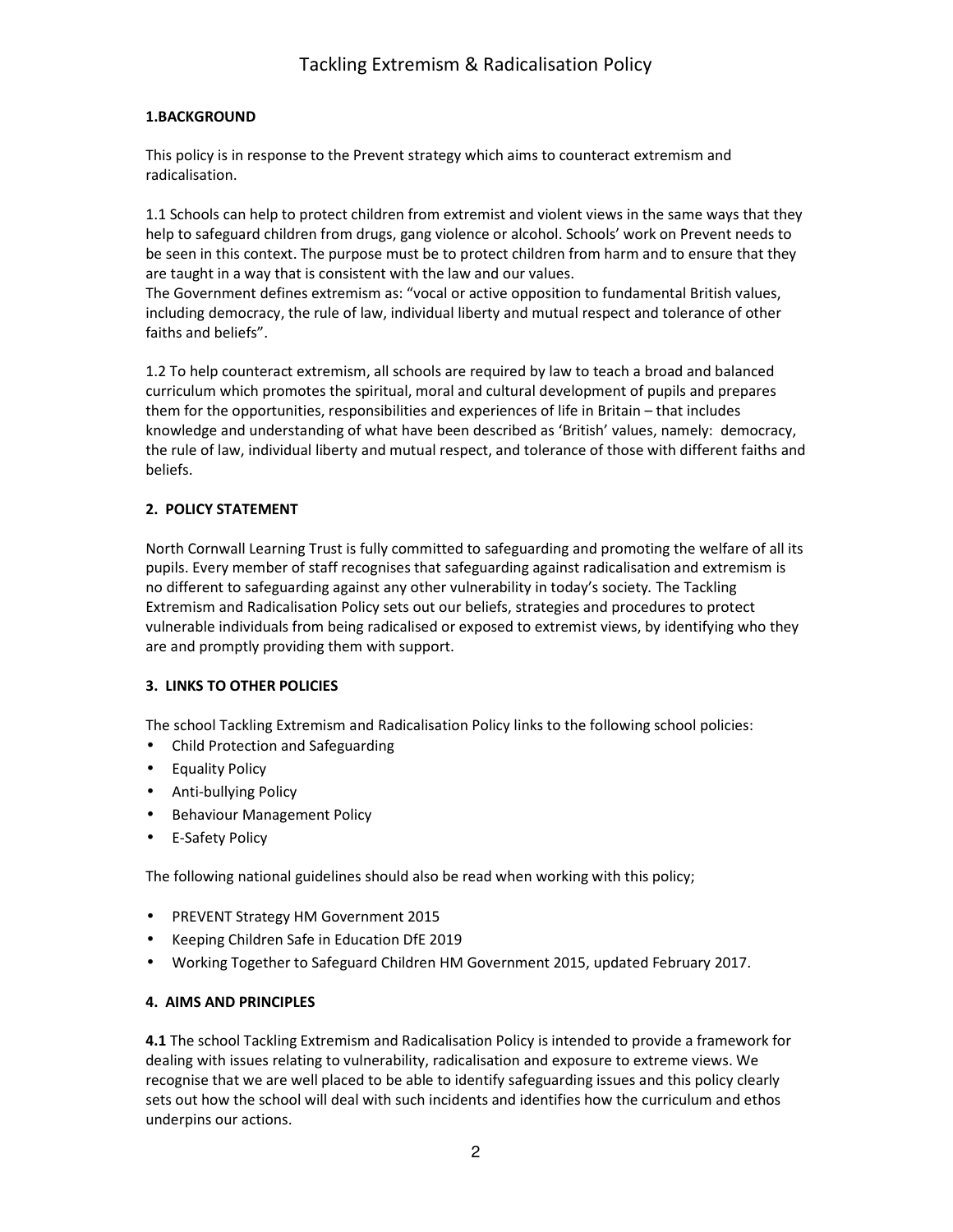**4.2** The objectives are that:

- All governors, teachers, teaching assistants and support staff will have an understanding of what radicalisation and extremism are and why we need to be vigilant in school.
- All governors, teachers, teaching assistants and support staff will know what the school policy is on tackling extremism and radicalisation and will follow the policy guidance swiftly when issues arise.
- All pupils will understand the dangers of radicalisation and exposure to extremist views; building resilience against these and knowing what to do if they experience them.
- All parents/carers and pupils will know that the school has policies in place to keep pupils safe from harm and that the school regularly reviews its systems to ensure they are appropriate and effective.

**4.3** The main aims of this policy are to ensure that staff are fully engaged in being vigilant about radicalisation; that they overcome professional disbelief that such issues will happen here and ensure that we work alongside other professional bodies and agencies to ensure that our pupils are safe from harm.

## **5. DEFINTIONS AND INDICATORS**

**5.1** Radicalisation is defined as the act or process of making a person more radical or favouring of extreme or fundamental changes in political, economic or social conditions, institutions or habits of the mind.

**5.2** Extremism is defined as the holding of extreme political or religious views. Extremists are those individuals and groups that resort to intimidation and/or violence to promote their views.

**5.3** There are a number of behaviours which may indicate a child is at risk of being radicalised or exposed to extreme views. These include;

- Spending increasing time in the company of other suspected extremists.
- Changing their style of dress or personal appearance to accord with the group.
- Day-to-day behaviour becoming increasingly centred on an extremist ideology, group or cause.
- Loss of interest in other friends and activities not associated with the extremist ideology, group or cause.
- Possession of materials or symbols associated with an extremist cause.
- Attempts to recruit others to the group/cause.
- Communications with others that suggests identification with a group, cause or ideology.
- Using insulting to derogatory names for another group.
- Increase in prejudice-related incidents committed by that person these may include;
	- physical or verbal assault
	- **P** provocative behaviour
	- **damage to property**
	- **derogatory name calling**
	- possession of prejudice-related materials
	- prejudice related ridicule or name calling
	- **EXEC** inappropriate forms of address
	- **F** refusal to co-operate
	- attempts to recruit to prejudice-related organisations
	- condoning or supporting violence towards others.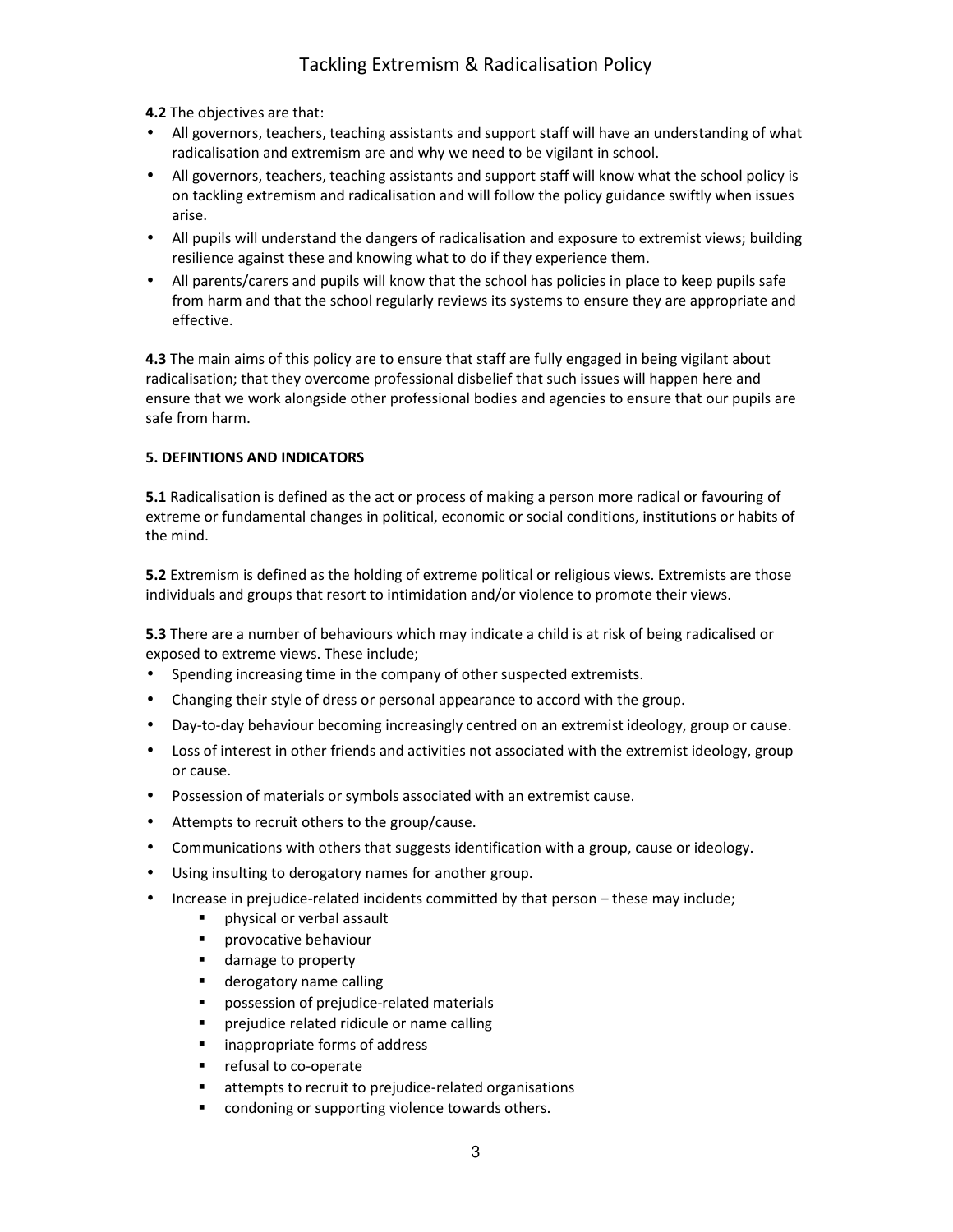#### **6. PROCEDURES FOR REFERRALS**

**6.1** Although serious incidents involving radicalisation have not occurred at the North Cornwall Learning Trust Schools to date, it is important for us to be constantly vigilant and remain fully informed about the issues which affect the school and local community in which we teach. Staff are reminded to suspend any 'professional disbelief' that instances of radicalisation 'could happen here' and to be 'professionally inquisitive' where concerns arise, referring any concerns through the appropriate channels. (See Appendix 1 – Dealing with referrals)

**6.2** We believe that it is possible to intervene to protect people who are vulnerable. **Early intervention is vital** and staff must be aware of the established processes for front line professionals to refer concerns about individuals and/or groups. We must have the confidence to challenge, the confidence to intervene and ensure that we have strong safeguarding practices based on the most up-to-date guidance and best practice.

**6.3** The Designated Safeguarding Lead (DSL) will deal swiftly with any referrals made by staff or with concerns reported by staff.

**6.4** The DSL and Head Teacher will discuss the most appropriate course of action on a case-by-case basis and will decide when a referral to external agencies is needed (see Appendix 1 – Dealing with referrals)

**6.5** As with any child protection referral, staff must be made aware that if they do not agree with a decision not to refer, they can make the referral themselves and will be given the contact details to do this via the DSL or Headteacher.

#### **7. GOVERNORS, LEADERS AND STAFF**

**7.1** Each Local Governing Board will appoint a lead governor for Prevent/radicalisation. Please contact the individual schools for details

**7.2** Staff will be fully briefed about what to do if they are concerned about the possibility of radicalisation relating to a pupil, or if they need to discuss specific children whom they consider to be vulnerable to radicalisation or extremist views. The advice to staff regarding child protection concerns applies here; concerns should be directed to the DSL.

**7.3** Prejudicial behaviour can be a factor in radicalisation and extremism. With this in mind, North Cornwall Learning Trust has updated procedures for dealing with prejudicial behaviour, as outlined in the school's Behaviour Policy and Equality Policy.

#### **8. THE ROLE OF THE CURRICULUM**

**8.1** Our curriculum is "broad and balanced" in accordance with Ofsted guidance. It promotes respect, tolerance and diversity. Children are encouraged to share their views and recognise that they are entitled to have their own different beliefs which should not be used to influence others.

**8.2** Our PSHE provision is embedded across the curriculum, including in tutorial programmes and Morality & Ethics (SJS). It directs our assemblies and underpins the ethos of the school. It is recognised that children with low aspirations are more vulnerable to radicalisation and therefore we strive to equip our pupils with confidence, self-belief, respect and tolerance as well as setting high standards and expectations for themselves.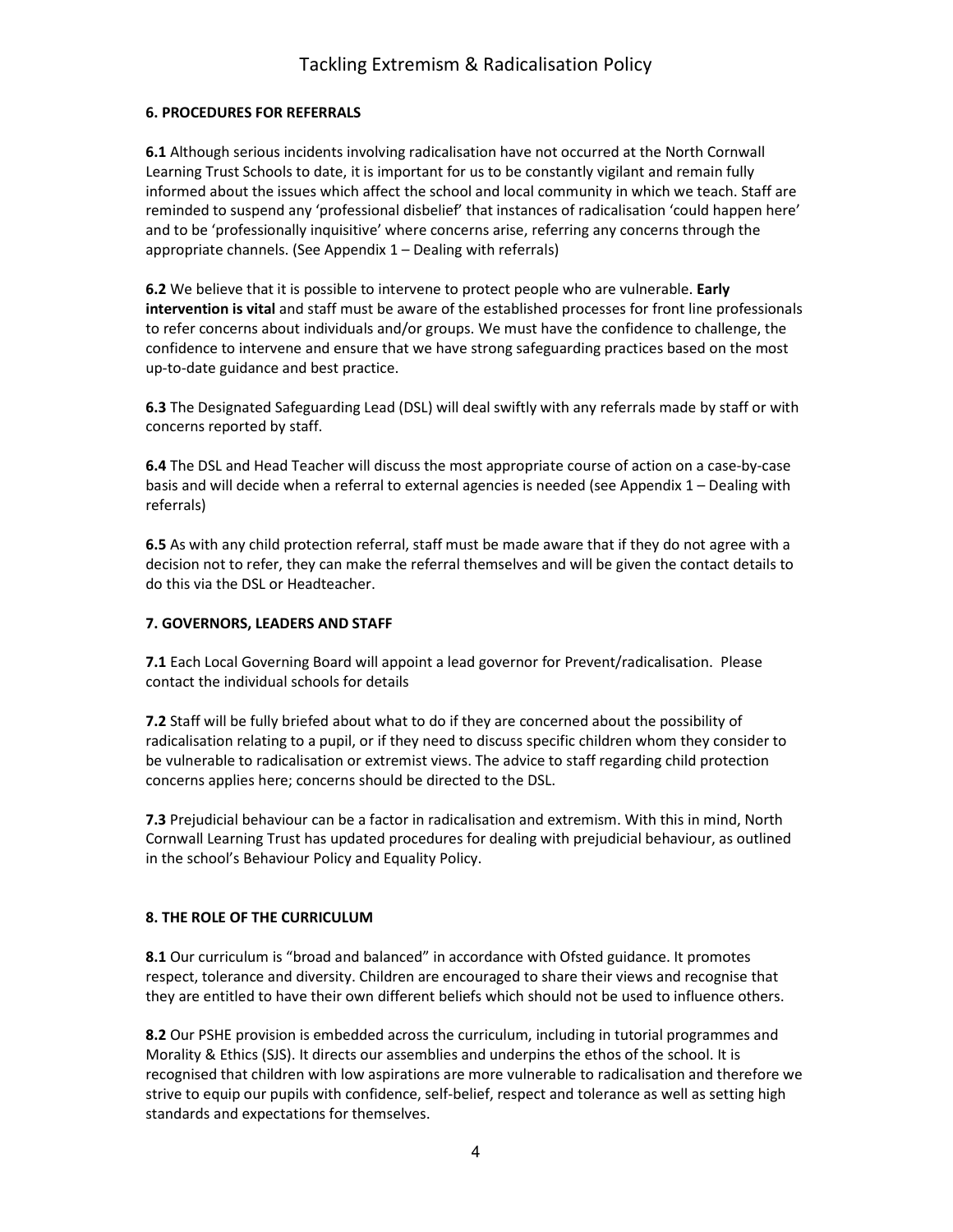# Tackling Extremism & Radicalisation Policy

**8.3** Children are regularly taught about how to stay safe when using the internet and are encouraged to recognise that people are not always who they say they are online. They are taught to seek adult help if they are upset or concerned about anything they read or see on the internet. E-safety is about informing and training young people to keep themselves safe from paedophiles and potential radicalisers including religious zealots, far-right and far-left ideologies, single issue extremists and other militant groups.

#### **9. TRAINING FOR STAFF AND GOVERNORS**

**9.1** Through INSET opportunities in school, we will ensure that our staff and governors are fully aware of the threats, risks and vulnerabilities that are linked to radicalisation; are aware of the process of radicalisation and how this might be identified early on and are aware of how we can provide support as a school to ensure that our children are resilient and able to resist involvement in radical or extreme activities.

#### **10. VISITORS AND THE USE OF SCHOOL PREMISES**

**10.1** Upon arriving at the school, all visitors including contractors, will be issued with Tier 1 safeguarding guidance and be made aware of who the DSLs are and how to report any concerns.

**10.2** If any agreement is made to allow non-school groups or organisations to use the premises, appropriate checks will be made before agreeing the contract. Usage will be monitored and in the event of any behaviour not in-keeping with the Tackling Extremism and Radicalisation Policy, the school will contact the police and terminate the contract.

#### **11. KEEPING STAFF INFORMED**

Staff will be kept informed and updated on matters pertaining to radicalisation and extremism via the weekly bulletin

#### **11. POLICY REVIEW**

The Tackling Extremism and Radicalisation Policy will be reviewed annually as part of the overall Child Protection and Safeguarding policy review.

#### *If you would like this in a different format please contact the school*

| <b>Version and Date</b> |                | <b>Action/Notes</b>                       |
|-------------------------|----------------|-------------------------------------------|
| 1.0                     | September 2019 | New policy adopted; Reviewed Jon Lawrence |
| 2.0                     | October 2020   | Reviewed and amended - Phil Banks         |
|                         | November 2020  | Corrected VCoG - missing word             |
| 3.0                     | October 2021   | Reviewed - Phil Banks                     |

| Policy Reviewed: | September 2021 |
|------------------|----------------|
| Next Review:     | September 2022 |